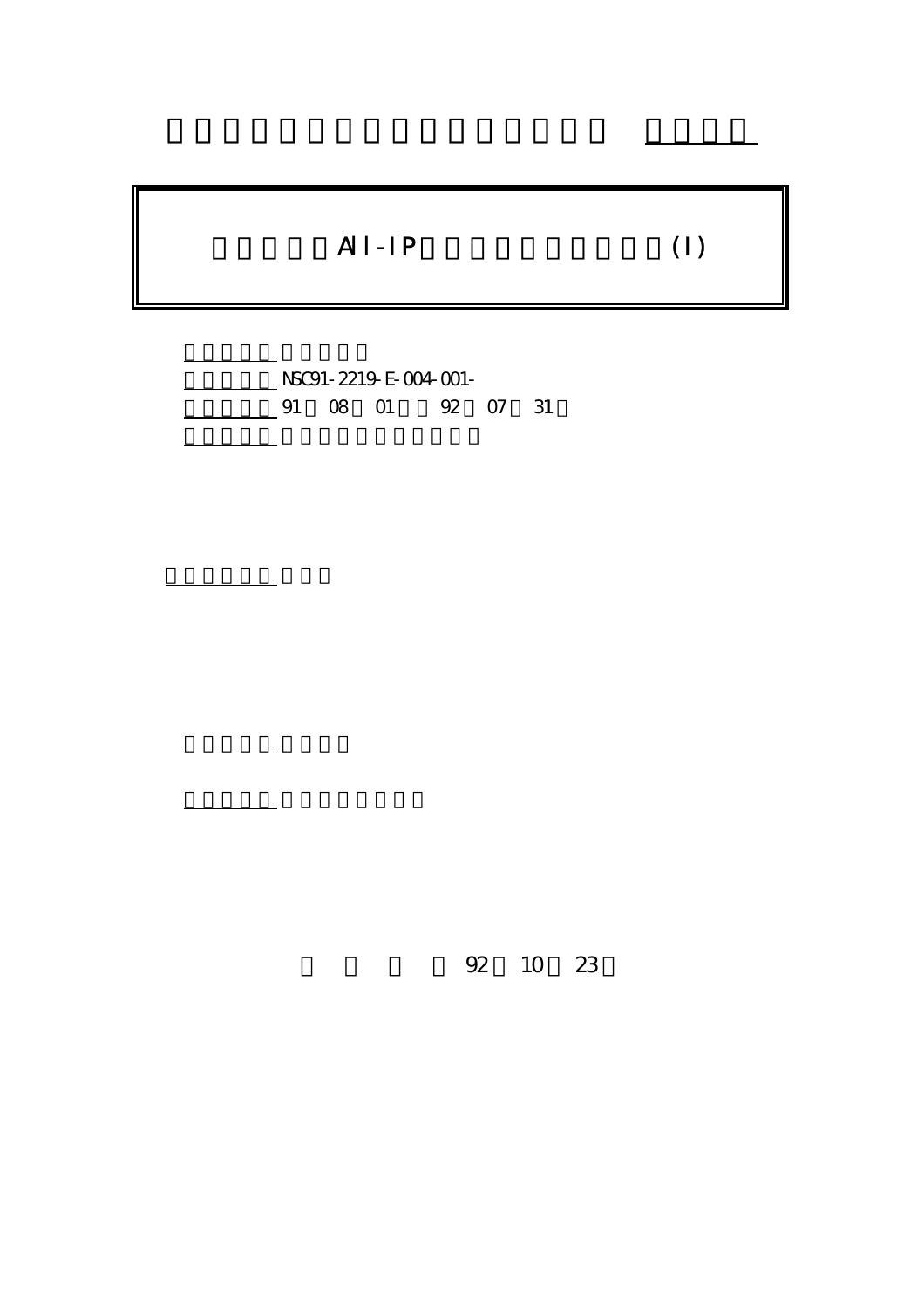### **All-IP** 核心網路品質管理研究**(I)**

## **Research On QoS for All-IP Core Networks (I)**

|                |    | NSC 91 2219 E | 004           | 001 |   |    |
|----------------|----|---------------|---------------|-----|---|----|
|                |    |               | 91 8 1 92 7   |     |   | 31 |
|                |    |               |               |     |   |    |
|                |    |               |               |     |   |    |
|                |    |               |               |     |   |    |
|                |    |               |               |     |   |    |
|                |    |               |               |     |   |    |
|                |    |               |               |     |   |    |
| $\overline{(}$ |    |               | $\mathcal{E}$ |     |   |    |
|                |    |               |               |     |   |    |
|                |    |               |               |     |   |    |
|                |    |               |               |     |   |    |
|                |    |               |               |     |   |    |
|                |    |               |               |     |   |    |
|                |    |               |               |     |   |    |
|                |    |               |               |     |   |    |
|                |    |               |               |     |   |    |
|                |    |               |               |     |   |    |
|                | 92 |               | $\mathbf{9}$  |     | 8 |    |
|                |    |               |               |     |   |    |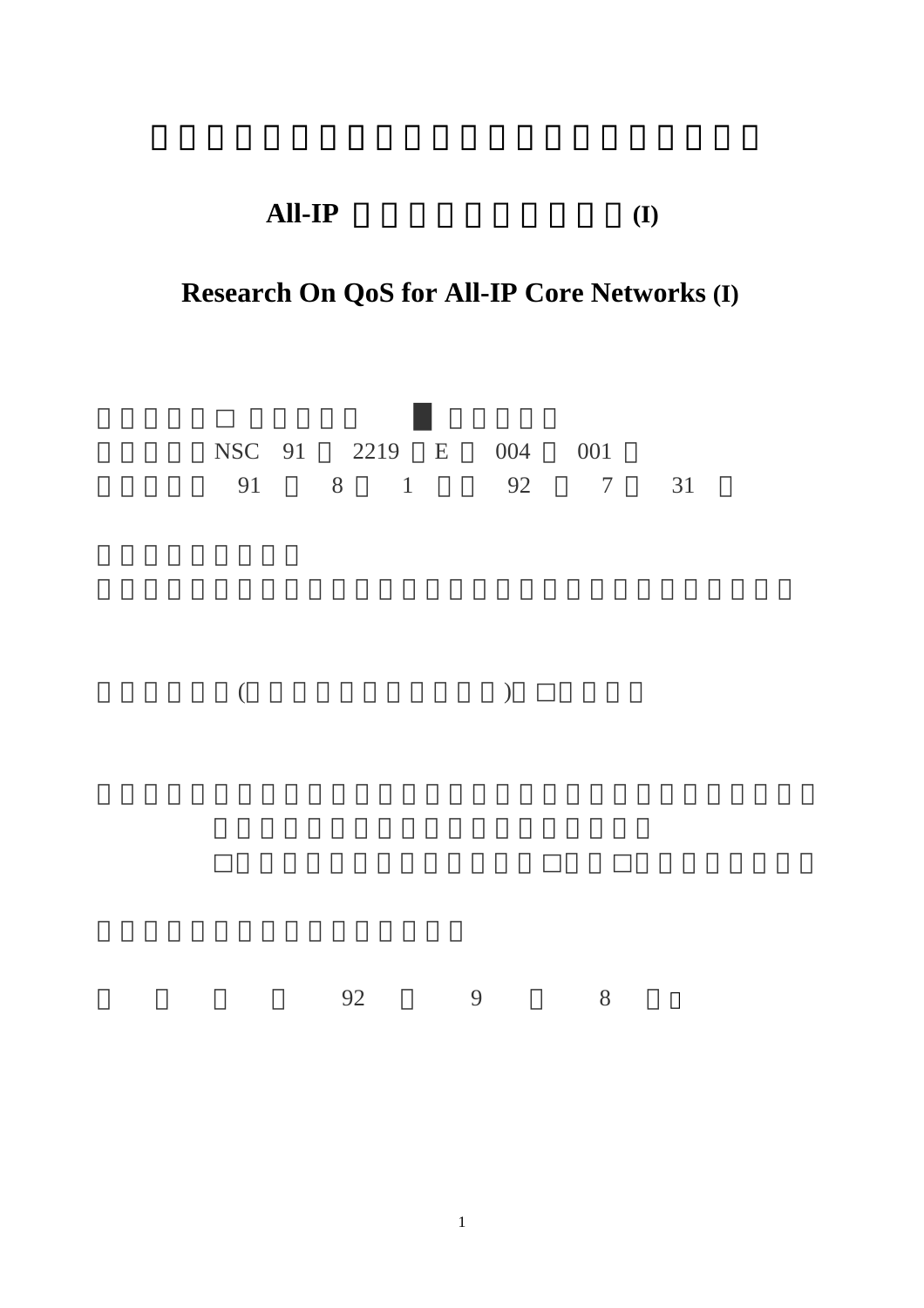#### **All-IP** 核心網路品質管理研究**(I)**

#### **Research On QoS for All-IP Core Networks (I)**

NSC 91-2219-E-004-001<br>91 8 1 92 7 31 執行期限:91 8 1 日至 92 7 31

# $All$ -IP All-IP packet switching long delay time, jitter packet loss  $All-IP$ **Budget-Based** QoS (BBO) 採用分層分權的方式將 QoS 管理權責以預算的方式分 end-to-end  $BBQ$ overhead per flow DiffServ per flow  $All-IP$  Q oS  $3<sub>G</sub>$

#### **Abstract:**

All-IP network uses a single packet-switching network to carry most services such as voice, video, and data, that are supported by today's separated circuit-switching and packet-switching networks. This revolutionary network not only reduces deployment and operation costs, but also facilitates the creation of new services that can be executed across circuit-switching and packet-switching networks. Among many challenges that need to be addressed in order to make All-IP network possible, the QoS problem is a critical one. Long delay time, jitter, and packet loss are inherent QoS problems in a packet switching network. Time sensitive services such as voice and video may severely suffer from these QoS problems. Furthermore, future All-IP networks may be composed of many heterogeneous subnetworks which are diversified in many different aspects such as bandwidth, response time, and loading characteristics. To maintain a high satisfactory level for diversified services on these heterogeneous networks becomes a great challenge. BBQ project is aiming to design a QoS management system as well as associated software facilities for All-IP networks. With the assistant from BBQ system, network operators can choose their QoS policies and tune their networks to maximize their satisfactory level in offering services to their users. Assuming that each network component is able to maintain its commitment to the quality budget, BBQ (budget Based QoS) system allocates quality budget to network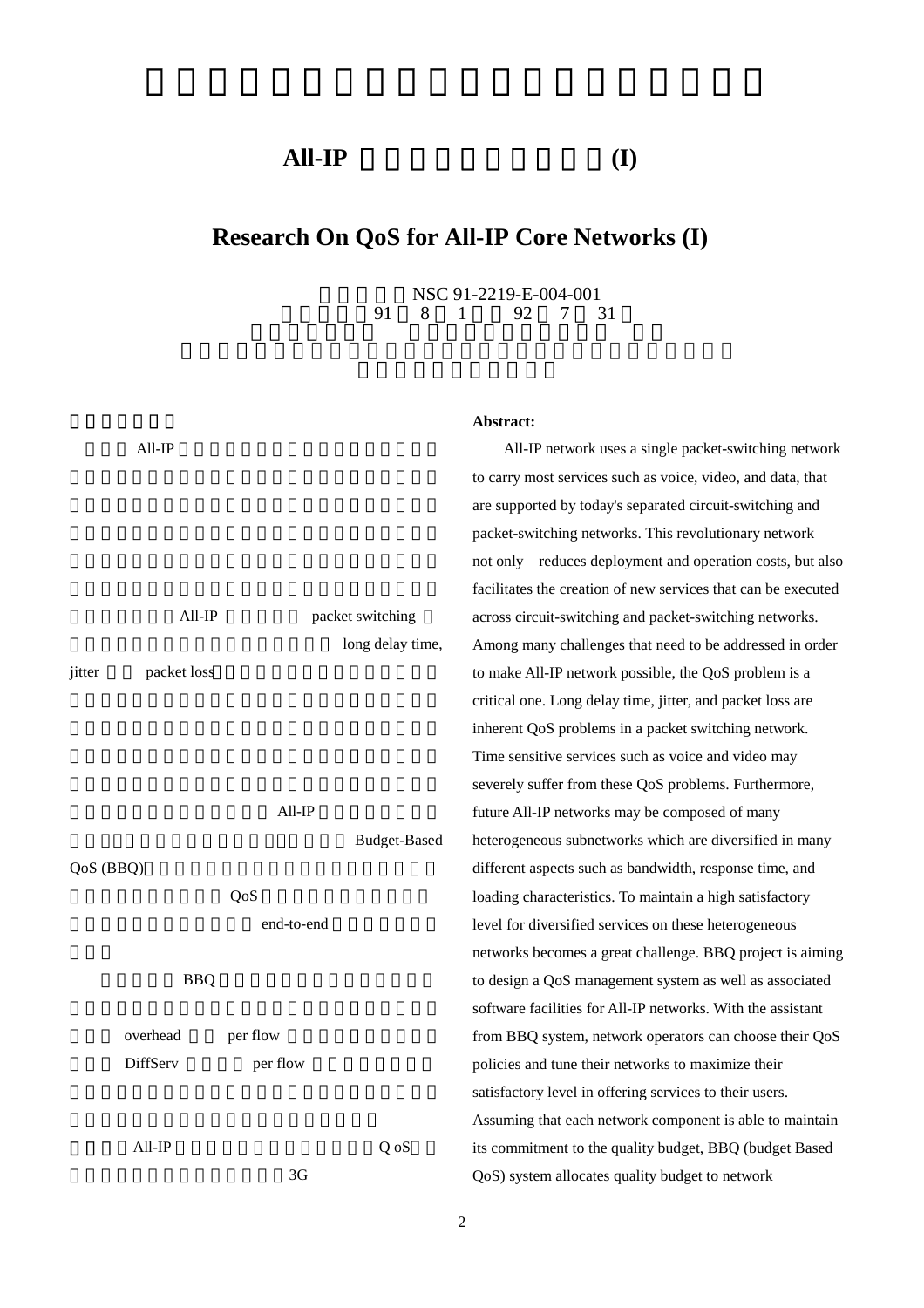components based on a systematic resource planning and hoping to provide a high level of confidence in maintaining end-to-end QoS commitments.

This subproject studies the QoS management for Core Network under BBQ architecture. We proposed a distributed batch-order resource allocation approach to achieve per-flow end-to-end QoS, which is missing in the popular DiffServ QoS mechanism. Various optimization tools developed in this subproject will facilitate operators to maximize their satisfactory level within the resource availability constraints.

 $All$ -IP

| availability constraints.     |                  |            | Ingress Router Egress Router |                     |               |                  | <b>Internal Router</b> |         |
|-------------------------------|------------------|------------|------------------------------|---------------------|---------------|------------------|------------------------|---------|
|                               |                  |            |                              |                     |               |                  | session                | session |
|                               |                  |            |                              |                     |               |                  | session                |         |
|                               | $All$ -IP        | <b>BBQ</b> |                              |                     |               |                  |                        |         |
|                               |                  |            | <b>BBQ</b>                   | session             |               |                  | ping                   |         |
|                               |                  | end-to-end |                              | ${\rm session}$     |               |                  | <b>Ingress Router</b>  |         |
|                               |                  |            |                              | (admission control) |               |                  |                        |         |
|                               |                  |            |                              |                     | Egress Router |                  |                        | session |
|                               |                  |            |                              |                     |               |                  | packet                 |         |
|                               |                  |            |                              |                     |               |                  | overhead               |         |
|                               | (VoIP)           |            | $\rm IP$                     |                     |               |                  |                        |         |
| $\rm IP$                      |                  |            |                              |                     |               |                  |                        |         |
| circuit switching<br>$\left($ | packet switching |            |                              |                     |               |                  |                        |         |
|                               | $\text{All-IP}$  |            |                              | $1. \,$<br>2.       |               |                  | $\operatorname{SLA}$   |         |
|                               |                  |            |                              |                     |               |                  |                        |         |
|                               |                  |            |                              | 3.                  |               |                  |                        |         |
|                               |                  |            |                              |                     |               |                  |                        |         |
|                               | $\text{All-IP}$  |            |                              |                     |               |                  |                        |         |
|                               |                  |            |                              | $1. \,$             |               |                  |                        |         |
|                               |                  |            |                              | 2.                  |               |                  |                        |         |
|                               |                  | $All$ -IP  |                              |                     | $\circ$       |                  |                        |         |
| packet switching              |                  |            |                              |                     | $\circ$       | $\overline{(\ }$ |                        |         |
| long delay time, jitter       | packet loss      |            |                              | 3.                  | $\circ$       |                  |                        |         |
|                               |                  |            |                              |                     |               |                  |                        |         |

**Ingress**